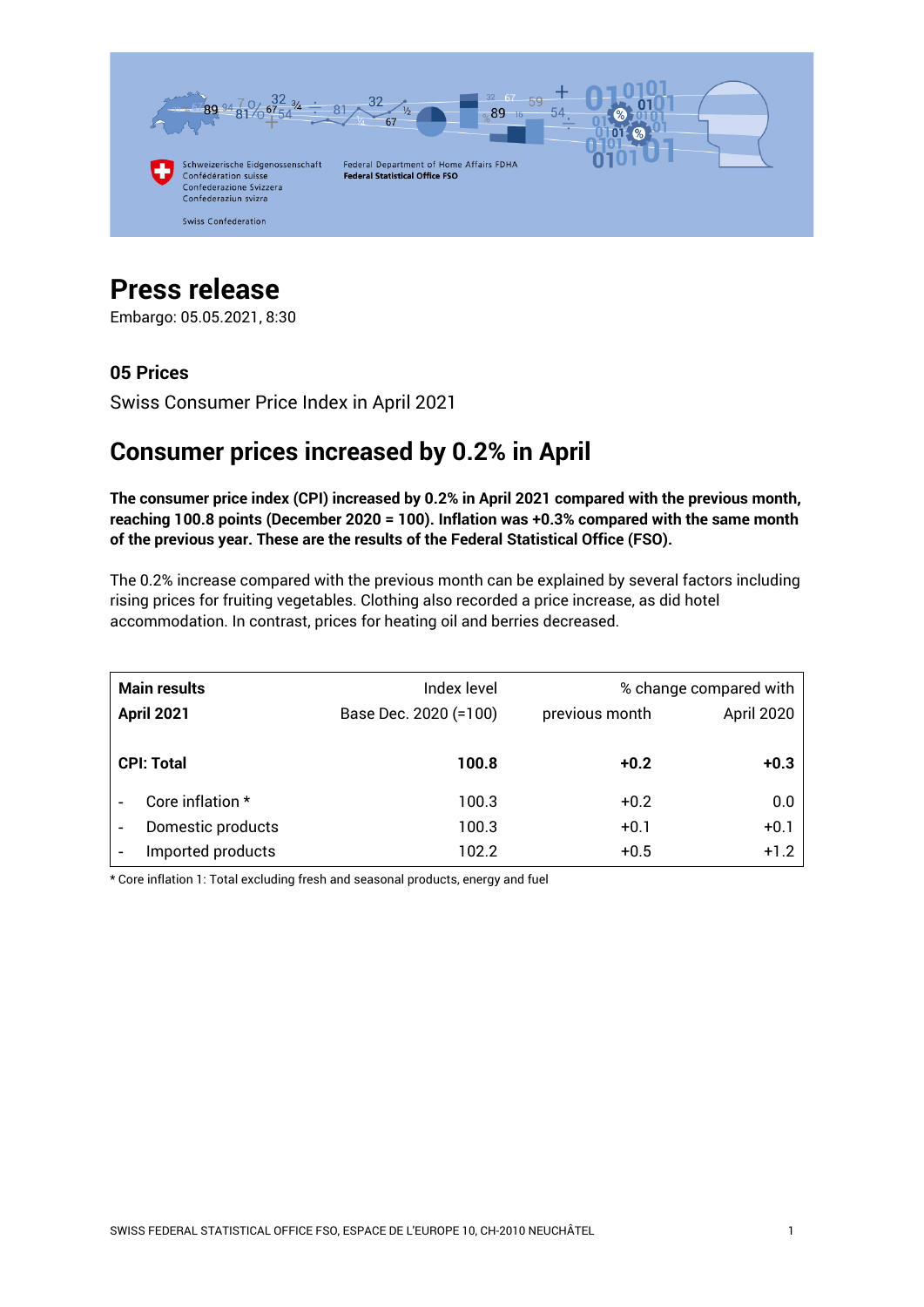## **Quality of results**

The current pandemic affects all of society and the entire economy. In this difficult context, the Federal Statistical Office (FSO) must continue to provide public opinion, particularly the country's decision makers and media, with reliable figures.

In April 2021, it was possible to collect all prices according to the survey plan with the exception of prices in the following areas: package holidays, airfares and restaurants. For package holidays and airfares, the price trend measured for those articles that could be ascertained was applied to missing articles from the same category, neutralising their impact on the results. For restaurants, the results shown are based on prices from the previous period. With the exception of these categories, the quality of the price collection for the CPI in April 2021 meets the usual standards.

## **Harmonised Index of Consumer Prices (HICP)**

In April 2021, the Swiss Harmonised Index of Consumer Prices (HICP) stood at 100.79 points (base 2015 = 100). This corresponds to a rate of change of +0.3% compared with the previous month and of  $-0.1$ % compared with the same month the previous year. Due to the effects of the pandemic, the same missing price imputation techniques used for the CPI were introduced for the HICP.

The HICP is a supplementary indicator for inflation based on a harmonised method across EU member countries. It enables inflation in Switzerland to be compared with that of European countries.

The European Statistical Office, Eurostat, publishes the results according to a predefined calendar. The FSO publishes a comparison between inflation in Switzerland and Europe on the webpage [www.ipch.bfs.admin.ch.](https://www.bfs.admin.ch/bfs/en/home/statistics/prices/harmonized-consumer-prices.html) A methodological note, the 2021 weighting of the Swiss standard HICP basket and the FSO News publication on the HICP are also available on this page. Eurostat will publish the HICP indices for other European countries for April 2021 on 19 May 2021. You will find the HICP results on the Eurostat website at the following address: <https://ec.europa.eu/eurostat/web/hicp>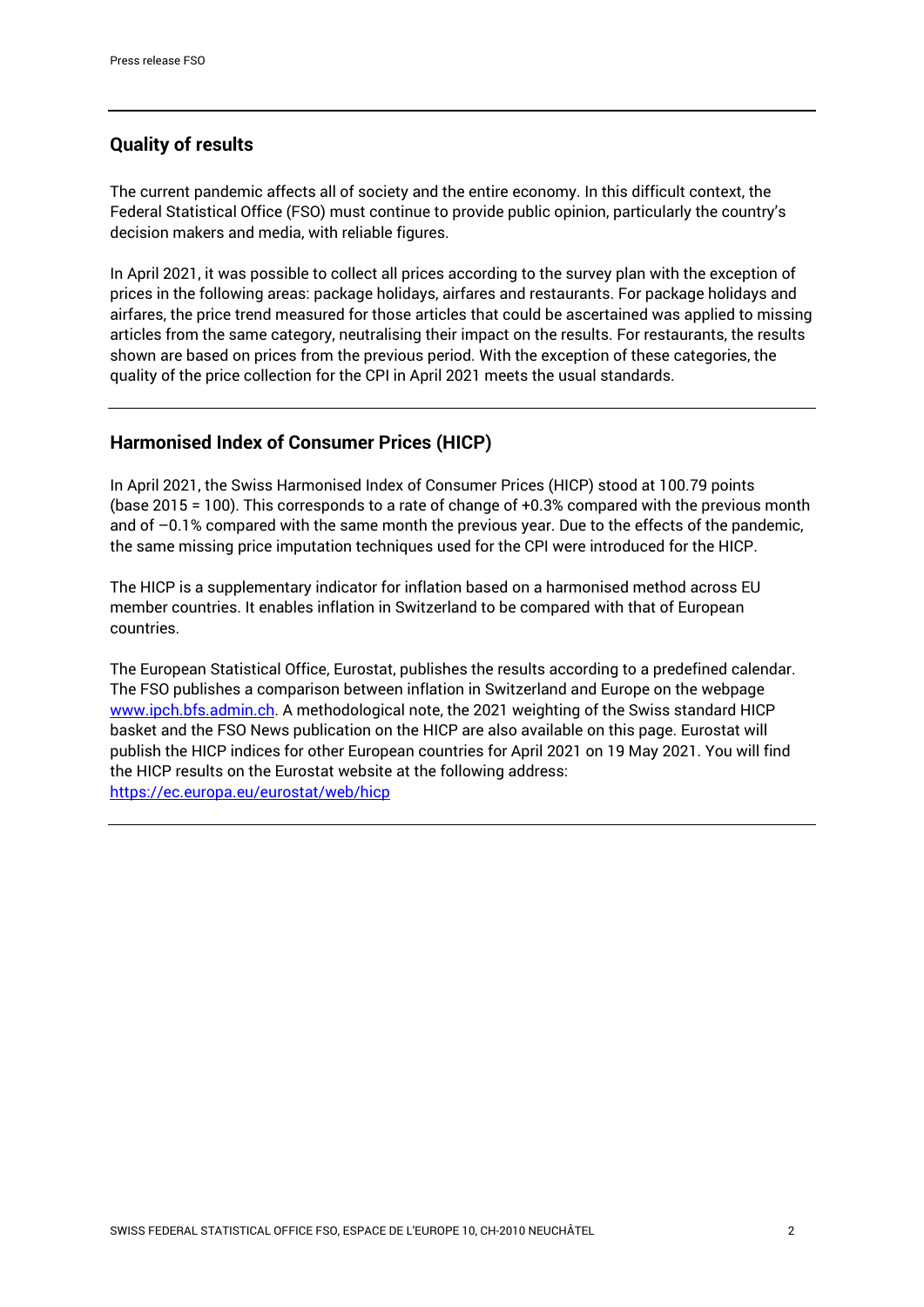#### **Information**

Info CPI, FSO, Prices section, tel.: +41 58 463 69 00, email: [LIK@bfs.admin.ch](mailto:LIK@bfs.admin.ch) FSO Media Service, tel.: +41 58 463 60 13, email[: media@bfs.admin.ch](mailto:media@bfs.admin.ch)

#### **Online**

Further information and publications: [www.cpi.bfs.admin.ch](https://www.bfs.admin.ch/bfs/en/home/statistics/prices/consumer-price-index.html) Statistics counts for you: [www.statistics-counts.ch](https://statistics-counts.ch/) NewsMail subscription in German, French and Italian: [www.news-stat.admin.ch](https://www.bfs.admin.ch/bfs/de/home/dienstleistungen/fuer-medienschaffende/newsmail-abonnement.html) FSO website: [www.statistics.admin.ch](https://www.bfs.admin.ch/bfs/en/home.html)

#### **Access to results**

This press release has been established on the basis of the European Statistics Code of Practice, which ensures the independence, integrity and accountability of national and community statistical offices. Privileged access is supervised and under embargo.

The Swiss National Bank (SNB) received the results of the CPI four working days before publication as required by the legislation in force and the conduct of its monetary policy. The news agencies received this press release with an embargo of 15 minutes.

For the preparation of economic forecasts and calculation of the quarterly GDP, the State Secretariat for Economic Affairs (SECO) also received the press release four working days before publication.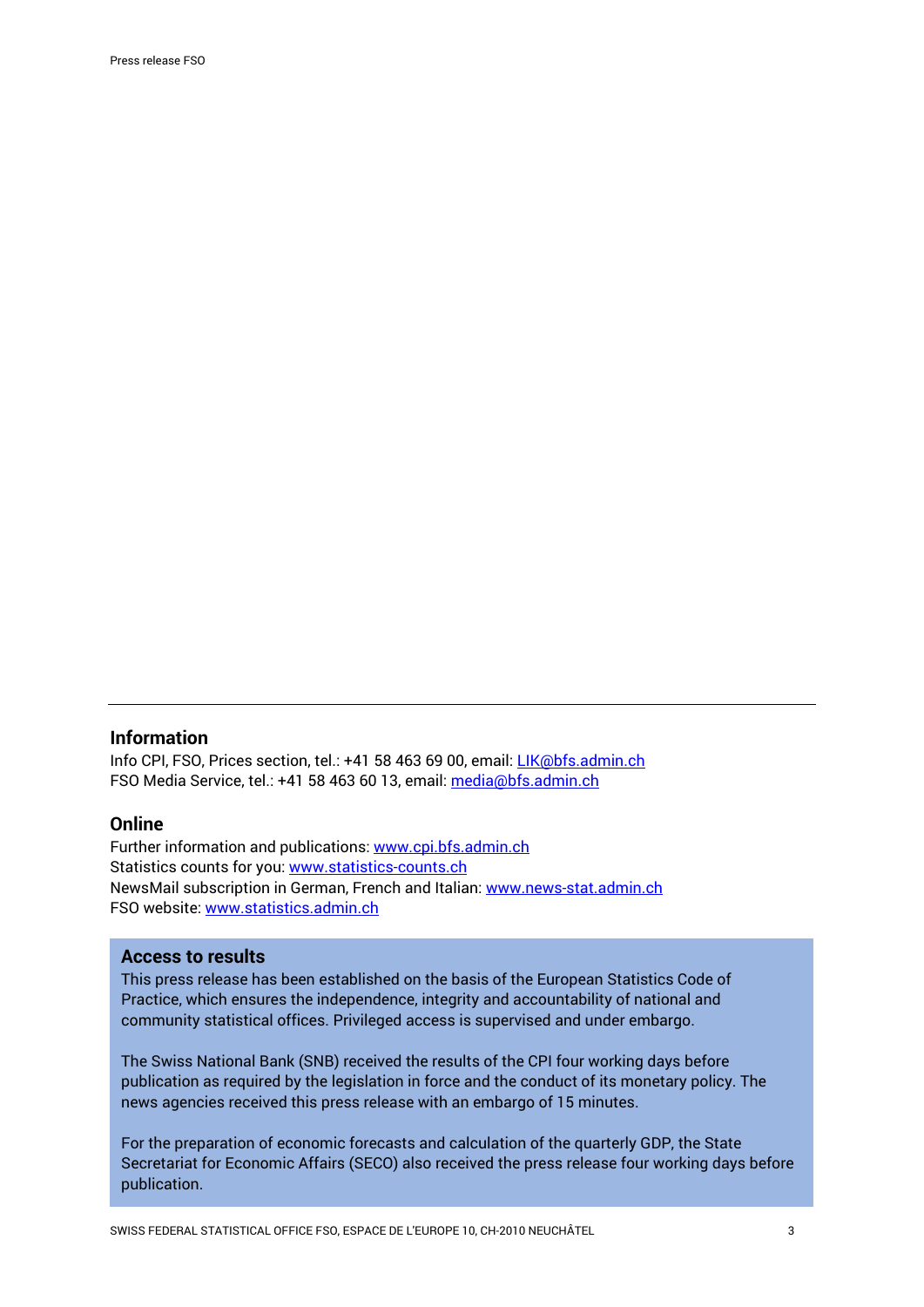#### **Indices and change rates in April 2021**

| Position                                                                            | Weight in %    | Index          | Change in % over |            | Contribution to the |  |  |  |  |
|-------------------------------------------------------------------------------------|----------------|----------------|------------------|------------|---------------------|--|--|--|--|
|                                                                                     |                |                | prev ious        | April      | monthly change      |  |  |  |  |
|                                                                                     |                |                | month            | 2020       |                     |  |  |  |  |
|                                                                                     |                |                |                  |            |                     |  |  |  |  |
| Total                                                                               | 100,000        | 100,8          | 0,2              | 0,3        | 0,209               |  |  |  |  |
| <b>Major groups</b>                                                                 |                |                |                  |            |                     |  |  |  |  |
| Food and non-alcoholic beverages                                                    | 11,930         | 99,7           | 0,3              | $-2,0$     | 0,030               |  |  |  |  |
| Alcoholic beverages and tobacco<br>Clothing and footwear                            | 3,013<br>2,762 | 100,2<br>101,7 | 0,2<br>1,9       | 0,5<br>0,5 | 0,007<br>0,053      |  |  |  |  |
| Housing and energy                                                                  | 27,165         | 100,7          | $-0,1$           | 0,9        | $-0,015$            |  |  |  |  |
| Household goods and services                                                        | 3,810          | 101,2          | 1,7              | 2,0        | 0,064               |  |  |  |  |
| Healthcare                                                                          | 17,580         | 99,9           | 0,0              | $-0,3$     | $-0,006$            |  |  |  |  |
| Transport                                                                           | 10,019         | 103,5          | 0,5              | 2,8        | 0,054               |  |  |  |  |
| Communications                                                                      | 3,114          | 100,0          | 0,1              | $-1,0$     | 0,003               |  |  |  |  |
| Recreation and culture                                                              | 7,480          | 100,5          | 0,1              | $-0,8$     | 0,011               |  |  |  |  |
| Education                                                                           | 0,559          | 100,0          | 0,0              | 0,8        | 0,000               |  |  |  |  |
| Restaurants and hotels                                                              | 6,859          | 101,7          | 0,3              | 1,2        | 0,023               |  |  |  |  |
| Other goods and services                                                            | 5,709          | 100,3          | $-0,3$           | 0,0        | $-0,015$            |  |  |  |  |
| Type of products                                                                    |                |                |                  |            |                     |  |  |  |  |
| Goods                                                                               | 40,960         | 101,3          | 0,4              | 0,6        | 0,152               |  |  |  |  |
| Non durables                                                                        | 27,328         | 101,3          | 0,0              | 0,3        | 0,014               |  |  |  |  |
| Semi durables                                                                       | 5,397          | 101,1          | 1,2              | 0,4        | 0,064               |  |  |  |  |
| Durables                                                                            | 8,235          | 101,1          | 0,9              | 1,8        | 0,075               |  |  |  |  |
| Serv ices                                                                           | 59,040         | 100,4          | 0,1              | 0,1        | 0,056               |  |  |  |  |
| Priv ate Services                                                                   | 48,002         | 100,5          | 0,1              | 0,2        | 0,061               |  |  |  |  |
| <b>Public Services</b>                                                              | 11,038         | 99,9           | 0,0              | $-0,4$     | $-0,005$            |  |  |  |  |
| Origin of products                                                                  |                |                |                  |            |                     |  |  |  |  |
| Domestic products                                                                   | 76,423         | 100,3          | 0,1              | 0,1        | 0,081               |  |  |  |  |
| Imported products                                                                   | 23,577         | 102,2          | 0,5              | 1,2        | 0,128               |  |  |  |  |
| <b>Addditional classifications</b>                                                  |                |                |                  |            |                     |  |  |  |  |
| Health care                                                                         | 17,580         | 99,9           | 0,0              | $-0,3$     | $-0,006$            |  |  |  |  |
| Index without health care                                                           | 82,420         | 101,0          | 0,3              | 0,5        | 0,214               |  |  |  |  |
| Housing rental                                                                      | 20,104         | 100,3          | 0,0              | 0,5        | 0,000               |  |  |  |  |
| Index without housing rental                                                        | 79,896         | 100,9          | 0,3              | 0,3        | 0,209               |  |  |  |  |
| Petroleum products                                                                  | 2,433          | 115,2          | 0,2              | 16,2       | 0,004               |  |  |  |  |
| Index without petroleum products                                                    | 97,567         | 100,4          | 0,2              | $-0,1$     | 0,204               |  |  |  |  |
| Tobacco products                                                                    | 1,787          | 100,2          | 0,2              | 1,1        | 0,004               |  |  |  |  |
| Index without tobacco products                                                      | 98,213         | 100,8          | 0,2              | 0,3        | 0,205               |  |  |  |  |
| Alcoholic beverages                                                                 | 2,035          | 100,1          | 0,1              | 0,1        | 0,003               |  |  |  |  |
| Index without alcoholic beverages                                                   | 97,965         | 100,8          | 0,2              | 0,3        | 0,206               |  |  |  |  |
| Clothing and footwear                                                               | 2,762          | 101,7          | 1,9              | 0,5        | 0,053               |  |  |  |  |
| Index without clothing and footwear                                                 | 97,238         | 100,7          | 0,2              | 0,3        | 0,156               |  |  |  |  |
| Administered prices                                                                 | 26,691         | 100,1          | 0,0              | $-0,3$     | $-0,004$            |  |  |  |  |
| Index without administered prices                                                   | 73,309         | 101,0          | 0,3              | 0,6        | 0,212               |  |  |  |  |
| Core inflation $11$                                                                 | 89,814         | 100,3          | 0,2              | $_{0,0}$   | 0,173               |  |  |  |  |
| Fresh and seasonal products                                                         | 4,885          | 102,0          | 0,6              | $-1,8$     | 0,031               |  |  |  |  |
| Energy and fuels                                                                    | 5,301          | 107,5          | 0,1              | 7,3        | 0,005               |  |  |  |  |
| Core inflation $2^2$                                                                | 65,812         | 100,4          | 0,3              | 0,2        | 0,178               |  |  |  |  |
| core inflation 1 = total without fresh and seasonal products, energy and fuels      |                |                |                  |            |                     |  |  |  |  |
| core inflation $2 =$ core inflation 1 without products whose prices are administred |                |                |                  |            |                     |  |  |  |  |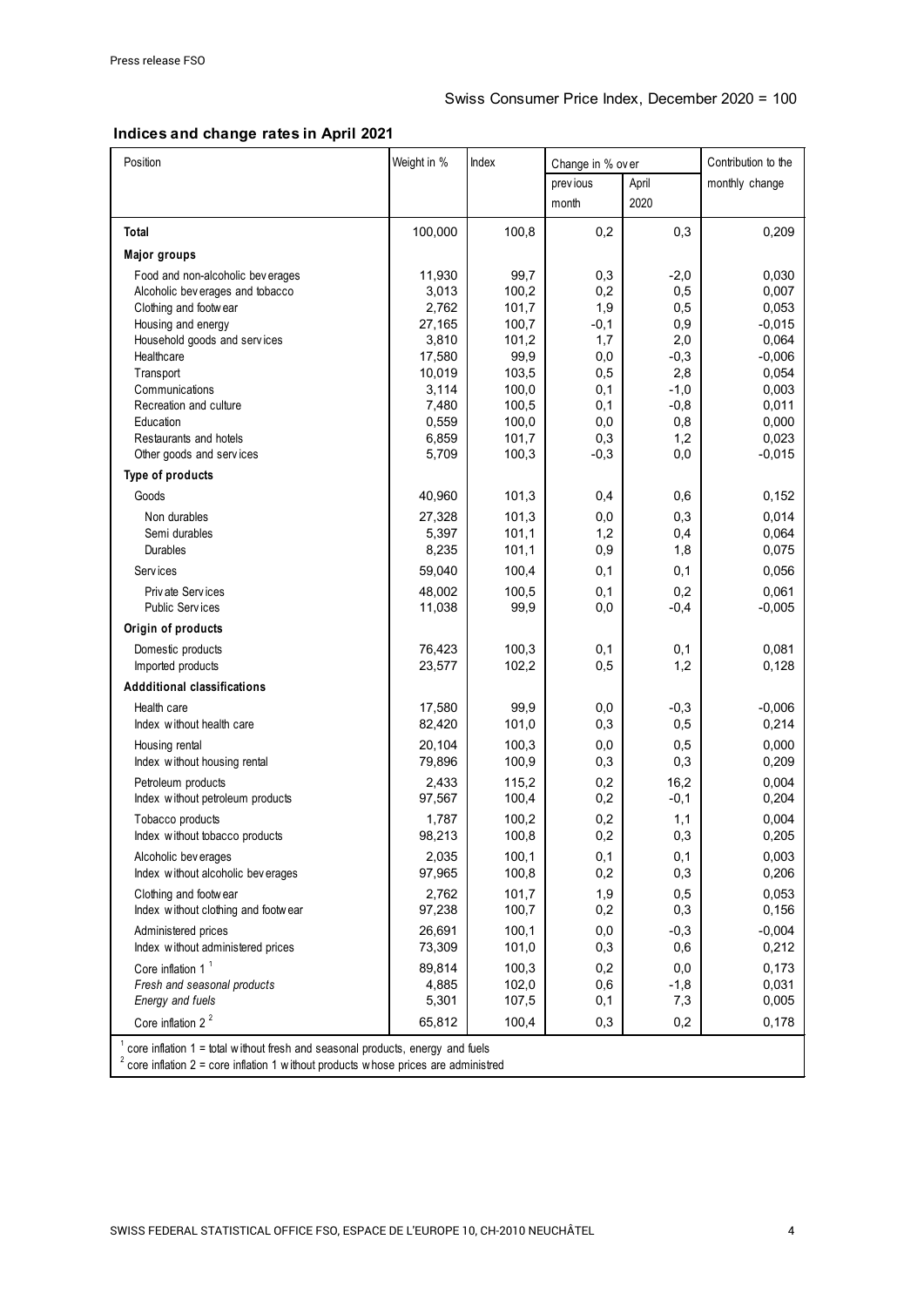#### **Principal contributions to change in the global index in April 2021**

| Position                                                 | Contribution to the<br>change of the global<br>index compared to the<br>last survey period | Weight<br>in $%$ | Index | Change in %<br>ov er previous<br>month | Change in %<br>over same<br>month of<br>previous year |
|----------------------------------------------------------|--------------------------------------------------------------------------------------------|------------------|-------|----------------------------------------|-------------------------------------------------------|
| Fruiting vegetables                                      | 0,034                                                                                      | 0,256            | 119,8 | 12,7                                   | $-6,3$                                                |
| Women's skirts and dresses                               | 0,020                                                                                      | 0,113            | 116,1 | 17,7                                   | 5,6                                                   |
| <b>Hotels</b>                                            | 0,018                                                                                      | 0,885            | 113,2 | 1,9                                    | 6,2                                                   |
| Garden furniture                                         | 0,014                                                                                      | 0,139            | 110,0 | 10,0                                   | 8,9                                                   |
| Air transport*                                           | 0,014                                                                                      | 0,439            | 105,0 | 3,1                                    | $-7,6$                                                |
| International package holiday s*                         | 0,014                                                                                      | 0,956            | 106,0 | 1,4                                    | 0,4                                                   |
| Petrol                                                   | 0,013                                                                                      | 1,146            | 115,9 | 1,0                                    | 15,6                                                  |
| Pasta                                                    | 0,012                                                                                      | 0,163            | 99,0  | 8,1                                    | $-3,9$                                                |
| New cars                                                 | 0,012                                                                                      | 2,398            | 101,3 | 0,5                                    | 2,2                                                   |
| Women's trousers                                         | 0,010                                                                                      | 0,207            | 106,0 | 4,8                                    | $-0,3$                                                |
| Bicy cles                                                | 0,010                                                                                      | 0,178            | 101,6 | 5,7                                    |                                                       |
| Fruit or v egetable juices                               | 0,008                                                                                      | 0,187            | 96,7  | 4,9                                    | 2,5                                                   |
| Living room and home office furniture                    | 0,008                                                                                      | 0,414            | 101,6 | 1,8                                    | 5,3                                                   |
| Bedroom furniture                                        | 0,008                                                                                      | 0,335            | 99,6  | 2,4                                    | 3,1                                                   |
| Cookers, ovens and barbecues                             | 0,008                                                                                      | 0,098            | 104,8 | 7,9                                    | 3,9                                                   |
| Domestic package holidays                                | 0,008                                                                                      | 0,150            | 102,7 | 5,4                                    | $-2,2$                                                |
| Coffee (retail)                                          | 0,007                                                                                      | 0,369            | 105,2 | 1,8                                    | 1,2                                                   |
| Olive oil                                                | 0,007                                                                                      | 0,079            | 98,2  | 9,5                                    | 7,3                                                   |
| Combined offers for fix ed-line and mobile communication | 0,006                                                                                      | 1,568            | 100,1 | 0,4                                    | $-1,4$                                                |
| <b>Brassicas</b>                                         | 0,006                                                                                      | 0,052            | 104,8 | 12,4                                   | $-17,8$                                               |
| Women's blouses                                          | 0,006                                                                                      | 0,070            | 112,7 | 7,8                                    | 6,4                                                   |
| Beef                                                     | 0,005                                                                                      | 0,472            | 100,8 | 1,0                                    | 2,1                                                   |
| Swiss red wine                                           | 0,005                                                                                      | 0,150            | 100,7 | 3,3                                    | 0,4                                                   |
| Foreign red wine                                         | 0,005                                                                                      | 0,399            | 100,1 | 1,2                                    | $-0,6$                                                |
| Men's trousers                                           | 0,005                                                                                      | 0,147            | 105,0 | 3,6                                    | 4,4                                                   |
| Diesel                                                   | 0,005                                                                                      | 0,504            | 114,9 | 0,9                                    | 14,4                                                  |
| $[\ldots]$                                               |                                                                                            |                  |       |                                        |                                                       |
| Beer (retail)                                            | $-0,005$                                                                                   | 0,242            | 96,2  | $-2,1$                                 | $-1,7$                                                |
| Pork                                                     | $-0,005$                                                                                   | 0,234            | 96,0  | $-2,0$                                 | $-8,9$                                                |
| Chocolate                                                | $-0,005$                                                                                   | 0,381            | 99,2  | $-1,2$                                 | $-2,1$                                                |
| Medical products                                         | $-0,005$                                                                                   | 0,288            | 93,1  | $-1,7$                                 | $-7,4$                                                |
| Pet related products                                     | $-0,005$                                                                                   | 0,344            | 97,1  | $-1,5$                                 | $-2,5$                                                |
| Paper articles for personal hygiene                      | $-0,005$                                                                                   | 0,200            | 96,8  | $-2,5$                                 | $-4,7$                                                |
| Public transport abroad                                  | $-0,005$                                                                                   | 0,051            | 98,4  | $-9,3$                                 |                                                       |
| Sparkling wine                                           | $-0,007$                                                                                   | 0,082            | 107,0 | $-7,6$                                 | 1,6                                                   |
| Mountain railways, ski lifts                             | $-0,007$                                                                                   | 0,214            | 98,6  | $-3,1$                                 | $-3,0$                                                |
| Products for face care and make-up                       | $-0,007$                                                                                   | 0,223            | 108,9 | $-3,0$                                 | 2,4                                                   |
| Fresh fish                                               | $-0,012$                                                                                   | 0,273            | 96,7  | $-4,4$                                 | $-1,9$                                                |
| <b>Berries</b>                                           | $-0,014$                                                                                   | 0,185            | 70,5  | $-9,7$                                 | 17,2                                                  |
| Heating oil                                              | $-0,014$                                                                                   | 0,783            | 114,4 | $-1,5$                                 | 20,6                                                  |

\* missing prices imputed